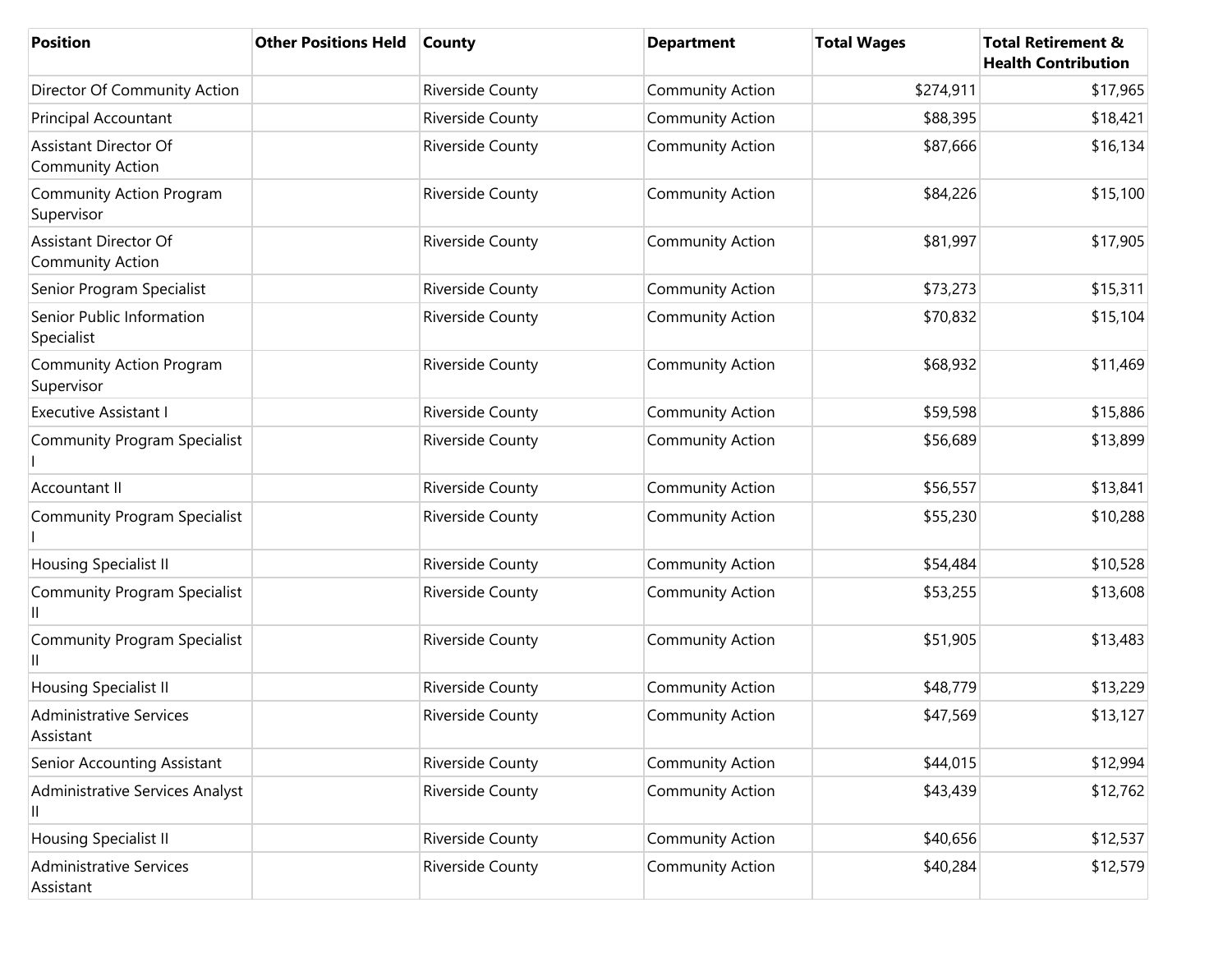| <b>Community Services Assistant</b>         | Riverside County        | <b>Community Action</b> | \$38,198 | \$12,494 |
|---------------------------------------------|-------------------------|-------------------------|----------|----------|
| Office Assistant III                        | Riverside County        | <b>Community Action</b> | \$37,486 | \$12,437 |
| <b>Community Services Assistant</b>         | Riverside County        | <b>Community Action</b> | \$36,020 | \$12,313 |
| <b>Community Services Assistant</b>         | Riverside County        | <b>Community Action</b> | \$35,990 | \$12,309 |
| <b>Administrative Services</b><br>Assistant | Riverside County        | <b>Community Action</b> | \$34,074 | \$11,858 |
| <b>Community Services Assistant</b>         | <b>Riverside County</b> | <b>Community Action</b> | \$33,318 | \$12,079 |
| <b>Community Services Assistant</b>         | Riverside County        | <b>Community Action</b> | \$32,473 | \$12,012 |
| Office Assistant II                         | Riverside County        | <b>Community Action</b> | \$31,018 | \$11,882 |
| Office Assistant III                        | Riverside County        | <b>Community Action</b> | \$30,906 | \$11,877 |
| <b>Community Services Assistant</b>         | <b>Riverside County</b> | <b>Community Action</b> | \$30,672 | \$6,163  |
| Accountant II                               | Riverside County        | <b>Community Action</b> | \$30,661 | \$8,618  |
| <b>Administrative Services</b><br>Assistant | <b>Riverside County</b> | <b>Community Action</b> | \$29,461 | \$11,752 |
| <b>Community Services Assistant</b>         | Riverside County        | <b>Community Action</b> | \$28,993 | \$11,711 |
| <b>Community Services Assistant</b>         | Riverside County        | <b>Community Action</b> | \$27,667 | \$11,602 |
| <b>Community Services Assistant</b>         | Riverside County        | <b>Community Action</b> | \$27,096 | \$8,474  |
| Housing Specialist II                       | Riverside County        | <b>Community Action</b> | \$26,335 | \$4,557  |
| <b>Community Services Assistant</b>         | Riverside County        | <b>Community Action</b> | \$25,798 | \$8,355  |
| <b>Community Services Assistant</b>         | Riverside County        | <b>Community Action</b> | \$25,265 | \$6,163  |
| <b>Stock Clerk</b>                          | Riverside County        | <b>Community Action</b> | \$23,869 | \$11,302 |
| <b>Accounting Technician I</b>              | Riverside County        | <b>Community Action</b> | \$23,704 | \$0      |
| Accountant II                               | Riverside County        | <b>Community Action</b> | \$23,624 | \$4,609  |
| <b>Community Services Assistant</b>         | Riverside County        | <b>Community Action</b> | \$22,208 | \$1,783  |
| <b>Community Services Assistant</b>         | Riverside County        | <b>Community Action</b> | \$21,629 | \$2,410  |
| Accounting Technician I                     | Riverside County        | <b>Community Action</b> | \$20,227 | \$4,424  |
| <b>Administrative Services</b><br>Assistant | <b>Riverside County</b> | <b>Community Action</b> | \$19,707 | \$7,717  |
| <b>Community Services Assistant</b>         | Riverside County        | <b>Community Action</b> | \$17,595 | \$6,939  |
| Housing Specialist II                       | Riverside County        | <b>Community Action</b> | \$16,573 | \$621    |
| <b>Community Services Assistant</b>         | Riverside County        | <b>Community Action</b> | \$16,171 | \$3,852  |
| <b>Community Services Assistant</b>         | Riverside County        | <b>Community Action</b> | \$14,214 | \$3,732  |